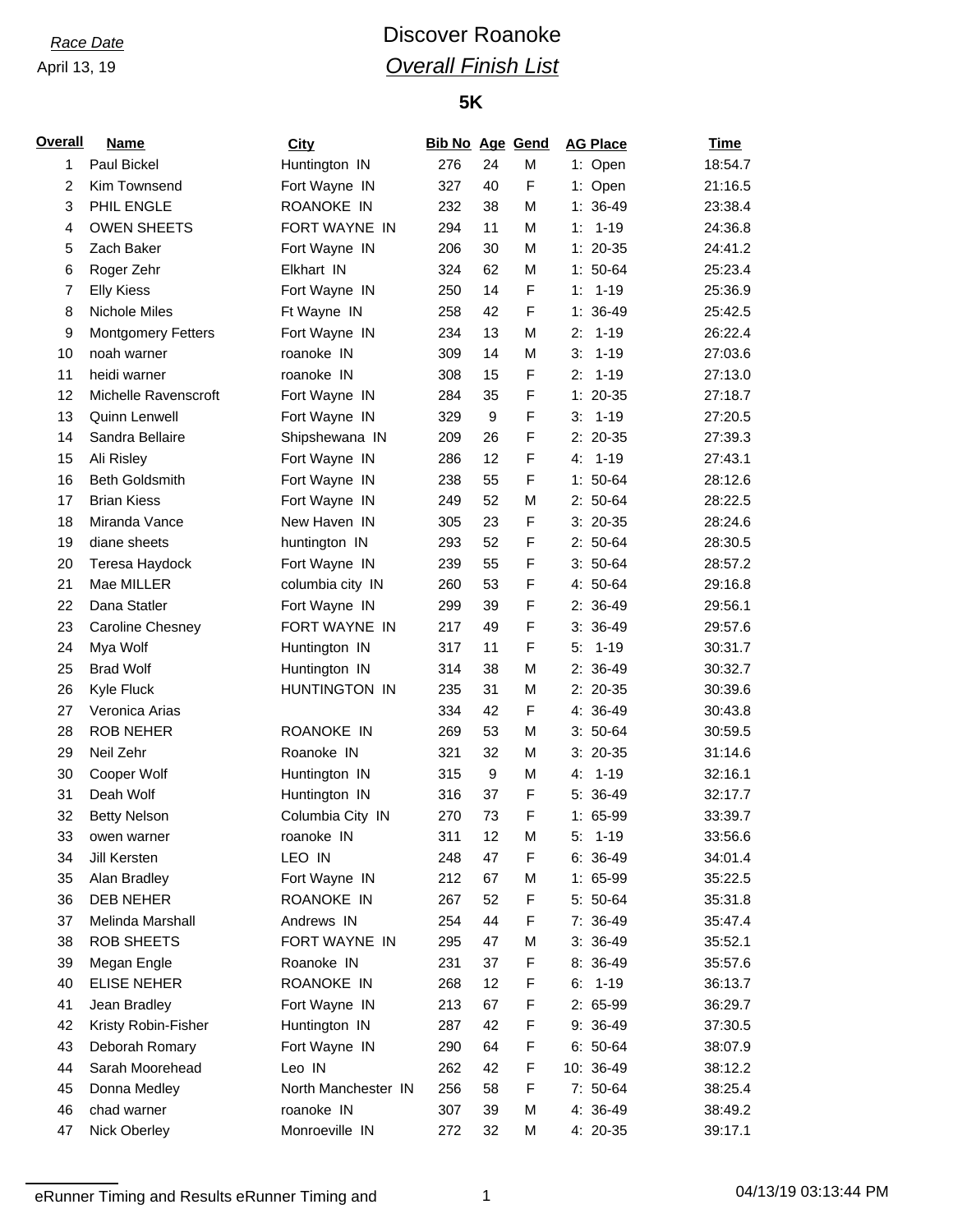# *Race Date* **Discover Roanoke** *Overall Finish List*

### **5K**

| Overall | Name                    | City           | <b>Bib No Age Gend</b> |    |   | <b>AG Place</b> | Time    |
|---------|-------------------------|----------------|------------------------|----|---|-----------------|---------|
| 48      | Juanita Oberley         | Monroeville IN | 271                    | 31 | F | 4: 20-35        | 39:17.1 |
| 49      | Jocelyn Shee            | Fort Wayne IN  | 292                    | 27 | F | $5:20-35$       | 39:32.9 |
| 50      | Amber Ramsey            | Fort Wayne IN  | 279                    | 28 | F | $6: 20-35$      | 39:36.5 |
| 51      | angie bayoneta          | fortwayne IN   | 207                    | 45 | F | $11:36-49$      | 43:39.0 |
| 52      | Zoe Spaulding           | Fort Wayne IN  | 298                    | 19 | F | $7: 1-19$       | 44:00.3 |
| 53      | Alicia Ripplinger       | Garrett IN     | 285                    | 36 | F | 12: 36-49       | 44:04.5 |
| 54      | Agatha Fetters          | Fort Wayne IN  | 233                    | 10 | F | $8: 1-19$       | 44:04.6 |
| 55      | <b>JULIE BOLENBAUGH</b> | ROANOKE IN     | 210                    | 39 | F | 13: 36-49       | 44:06.9 |
| 56      | <b>KHAING OO</b>        | FORT WAYNE IN  | 273                    | 32 | F | $7:20-35$       | 45:57.2 |
| 57      | Julie Uecker            | Roanoke IN     | 304                    | 46 | F | 14: 36-49       | 46:29.3 |
| 58      | Donald Uecker           | Roanoke IN     | 303                    | 54 | M | $4:50-64$       | 46:31.4 |
| 59      | Vicky Eisenhut          | Roanoke IN     | 230                    | 66 | F | $3:65-99$       | 49:41.4 |
| 60      | susan miller            | huntington IN  | 261                    | 63 | F | $8:50-64$       | 49:43.2 |
| 61      | Kyle Zanker             | Fort Wayne IN  | 319                    | 62 | F | $9:50-64$       | 49:44.9 |
| 62      | Cathy Schwartz          | Fort Wayne IN  | 291                    | 64 | F | 10: 50-64       | 49:45.4 |
|         |                         |                |                        |    |   |                 |         |

eRunner Timing and Results eRunner Timing and 2 1 and 2 1 and 2 1 and 2 1 and 2 1 and 2 1 and 2 1 and 2 1 and 2 1 and 2 1 and 2 1 and 2 1 and 2 1 and 2 1 and 2 1 and 2 1 and 2 1 and 2 1 and 2 1 and 2 1 and 2 1 and 2 1 and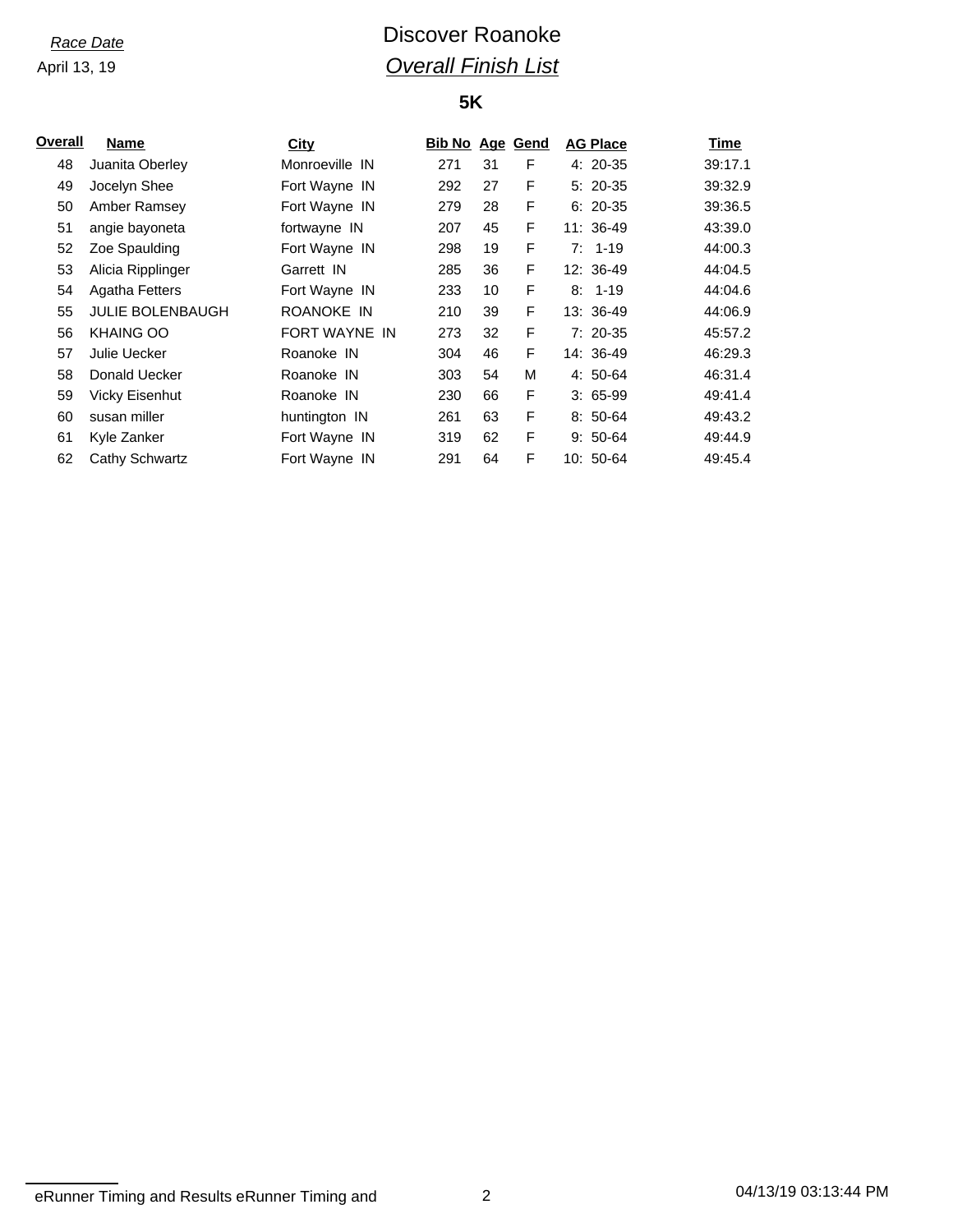# *Race Date* **Discover Roanoke** *Overall Finish List*

## **10K**

| <u>Overall</u> | <b>Name</b>               | City              | <b>Bib No Age Gend</b> |    |   | <b>AG Place</b> | <u>Time</u> |
|----------------|---------------------------|-------------------|------------------------|----|---|-----------------|-------------|
| 1              | <b>Brad Prather</b>       | Roanoke IN        | 278                    | 47 | M | 1: Open         | 35:51.8     |
| $\overline{2}$ | Drew Brewton              | Syracuse IN       | 214                    | 31 | M | $1: 20-35$      | 37:56.6     |
| 3              | Dalton Atchison           | Fort Wayne IN     | 204                    | 24 | M | $2: 20-35$      | 38:18.1     |
| 4              | Jonathan Lugar            | Hartford City IN  | 253                    | 35 | M | $3:20-35$       | 40:14.5     |
| 5              | Juan Salzar               | Fort Wayne IN     | 335                    | 37 | M | $1: 36-49$      | 41:50.1     |
| 6              | Adam Dyer                 | Fort Wayne IN     | 332                    | 31 | M | 4: 20-35        | 41:55.9     |
| $\overline{7}$ | Jeff Junk                 | Fort Wayne IN     | 247                    | 48 | M | 2: 36-49        | 42:03.7     |
| 8              | <b>Brad Thomas</b>        | Fort Wayne IN     | 328                    | 44 | M | $3:36-49$       | 43:37.9     |
| 9              | Amber Lenwell             | FORT WAYNE IN     | 331                    | 35 | F | 1: Open         | 44:59.5     |
| 10             | John Dizer                | Fort Wayne IN     | 226                    | 35 | M | 5: 20-35        | 45:57.3     |
| 11             | <b>Mirnes Hrustic</b>     | Fort Wayne IN     | 336                    | 31 | M | $6: 20-35$      | 46:05.4     |
| 12             | Bani Salazar              | Fort Wayne IN     | 333                    | 39 | M | 4: 36-49        | 49:08.6     |
| 13             | <b>Molly Sittler</b>      | Columbia city IN  | 296                    | 26 | F | $1: 20-35$      | 50:39.9     |
| 14             | Ashley Wilson             | Roanoke IN        | 313                    | 31 | F | $2: 20-35$      | 51:40.2     |
| 15             | Alice Friesen             | Huntington IN     | 236                    | 10 | F | $1 - 19$<br>1:  | 51:40.2     |
| 16             | Sam Robinson              | Roanoke IN        | 288                    | 39 | М | 5: 36-49        | 53:16.2     |
| 17             | <b>Brandon Knueve</b>     | Roanoke IN        | 251                    | 28 | M | 7: 20-35        | 55:39.4     |
| 18             | <b>Todd Bailey</b>        | Argos IN          | 205                    | 50 | M | $1: 50-64$      | 56:08.5     |
| 19             | david edsall              | fort wayne IN     | 228                    | 61 | M | $2: 50-64$      | 56:15.9     |
| 20             | <b>Cortney Miller</b>     | Huntington IN     | 259                    | 42 | F | $1:36-49$       | 56:18.9     |
| 21             | <b>Lindsey Romanetz</b>   | Garrett IN        | 289                    | 36 | F | 2: 36-49        | 56:24.4     |
| 22             | <b>MARK MYERS</b>         | <b>FISHERS IN</b> | 266                    | 41 | M | $6:36-49$       | 57:39.6     |
| 23             | <b>Christine Hutchins</b> | Fort Wayne IN     | 240                    | 56 | F | $1: 50-64$      | 59:47.7     |
| 24             | Sabrina Cussen            | Wabash IN         | 220                    | 31 | F | $3: 20-35$      | 1:01:21.3   |
| 25             | <b>Bridget Clements</b>   | Fort Wayne IN     | 218                    | 46 | F | $3:36-49$       | 1:01:44.9   |
| 26             | <b>Cameron Frost</b>      | Ann Arbor MI      | 237                    | 54 | M | $3: 50-64$      | 1:02:23.6   |
| 27             | Robert Eherenman          | Roanoke IN        | 229                    | 53 | M | 4: 50-64        | 1:02:24.7   |
| 28             | Josh Muth                 | Naperville IL     | 263                    | 38 | M | $7:36-49$       | 1:02:56.1   |
| 29             | <b>Courtney Drummond</b>  | Roanoke IN        | 227                    | 30 | F | 4: 20-35        | 1:03:01.0   |
| 30             | <b>Robin Lewis</b>        | Shipshewana IN    | 252                    | 26 | M | $8:20-35$       | 1:07:10.7   |
| 31             | Susan Luthe               | Fort Wayne IN     | 325                    | 47 | F | 4: 36-49        | 1:07:14.6   |
| 32             | Susan Trent               | Ft. Wayne IN      | 302                    | 46 | F | 5: 36-49        | 1:07:17.2   |
| 33             | Regina Arvin              | Huntington IN     | 203                    | 46 | F | $6: 36-49$      | 1:09:59.4   |
| 34             | Makenna Carlson           | Huntington IN     | 215                    | 38 | F | 7: 36-49        | 1:09:59.5   |
| 35             | Joni Wyatt                | Roanoke IN        | 318                    | 65 | F | $1: 65-99$      | 1:10:29.2   |
| 36             | Megan Muth                | Naperville IL     | 264                    | 36 | F | 8: 36-49        | 1:11:39.9   |
| 37             | Gary Paugh                | FORT WAYNE IN     | 275                    | 61 | M | 5: 50-64        | 1:13:33.2   |
| 38             | Reg Johnson               | Warsaw IN         | 245                    | 70 | M | $1: 65-99$      | 1:26:13.9   |

eRunner Timing and Results eRunner Timing and 3 13:44 PM